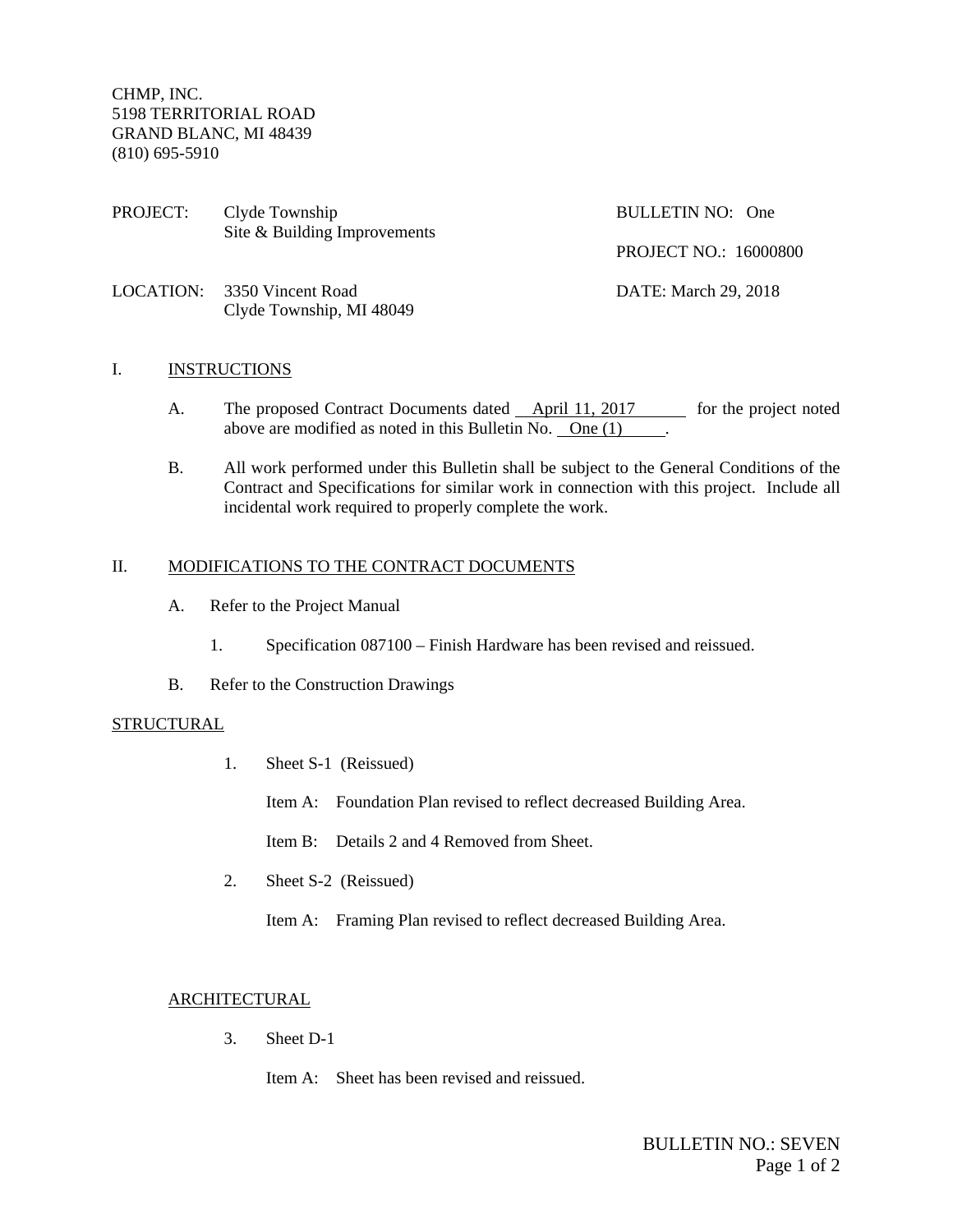4. Sheet A-1

Item A: Sheet has been revised and reissued.

5. Sheet A-2

Item A: Sheet has been revised and reissued.

6. Sheet A-3

Item A: Sheet has been revised and reissued.

7. Sheet A-4

Item A: Sheet has been revised and reissued.

8. Sheet A-5

Item A: Sheet has been revised and reissued.

- 9. Sheet A-6 Item A: Sheet has been revised and reissued.
- 10. Sheet A-7

Item A: Sheet has been revised and reissued.

11. Sheet A-8

Item A: Sheet has been revised and reissued.

12. Sheet A-9

Item A: Sheet has been revised and reissued.

13. Sheet A-10

Item A: Sheet has been revised and reissued.

14. Sheet A-11

Item A: Sheet has been revised and reissued.

15. Sheet M-5

Item A: Sheet has been revised and reissued.

16. Sheet E-1